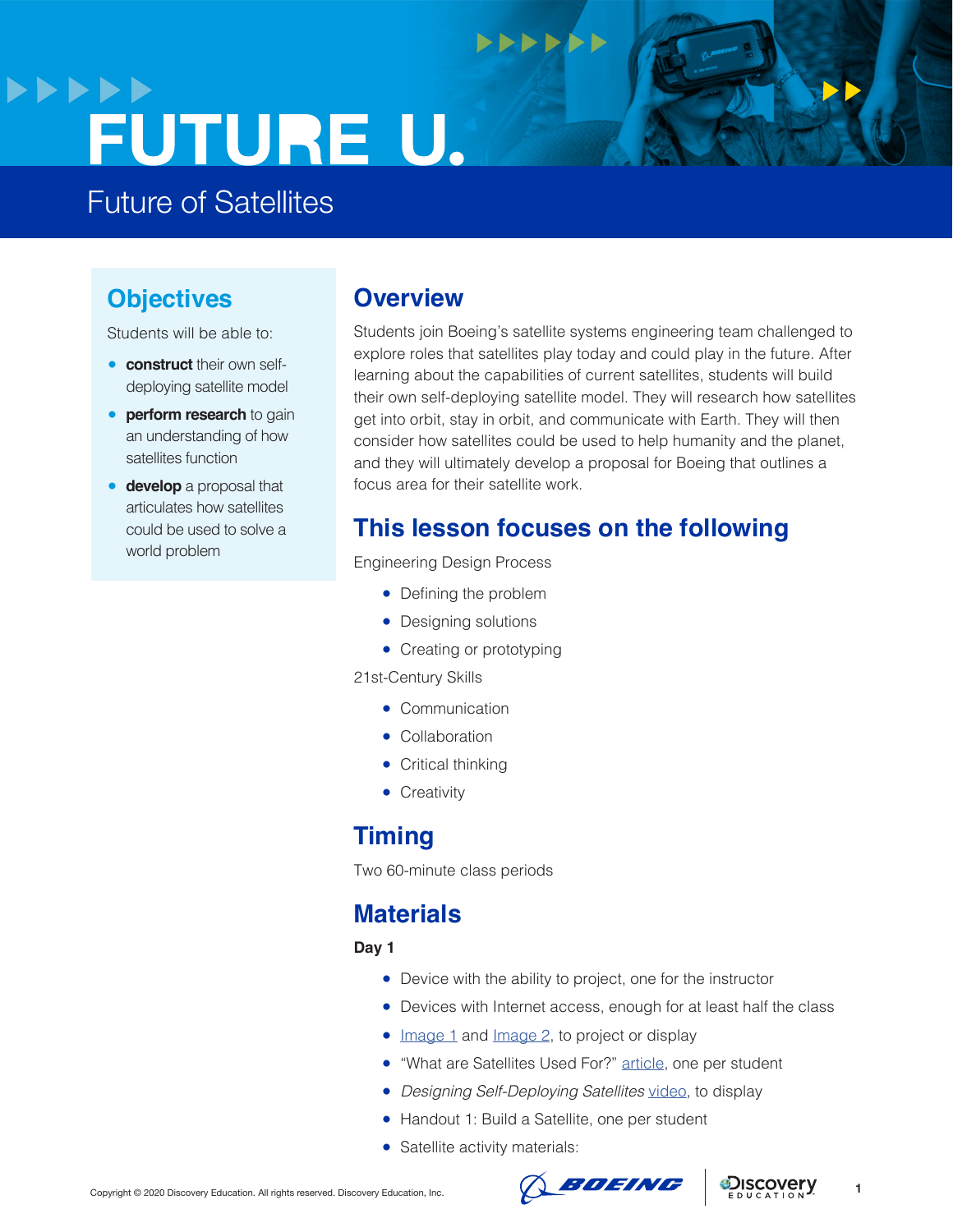#### **FUTURE OF SATELLITES**

## FUTURE U.

- Enough of the following for half the class:
	- scissors
	- small containers or boxes (like a jewelry box or clay container)
	- o large rubber bands, several
	- dowels or skewers, 6
- For the class to share:
	- tape, several
	- hole puncher, at least two
	- cardboard, several pieces
	- any other available building materials

#### **Day 2**

- Devices with Internet access, enough for at least half the class
- Handout 2: Satellite Research, one per student
- Handout 3: Boeing Satellite Proposal (two pages), one per student

### **Have you ever wondered…**

#### **What** *is* **a satellite?**

NASA defines satellite as a "moon, planet or machine that orbits a planet or star." Because Earth orbits the sun and the moon orbits the Earth, the moon and Earth are both examples of natural satellites.

In this lesson, students will be exploring artificial, or man-made, satellites. There are thousands of artificial satellites orbiting Earth. Most satellites are launched into space on rockets. When satellites deploy from a rocket, they continue orbiting Earth without falling down or flying off into space because their velocity is balanced by Earth's gravity. As long as this balance is maintained, satellites can orbit Earth at different speeds and heights and along different paths.<sup>1</sup>

#### **What are satellites used for?**

There are many different kinds of artificial satellites. Many satellites contain cameras and other scientific sensors that are used to collect data. They may point towards Earth or towards space to gather information. They then transmit this information via an antenna to centers on Earth.<sup>1</sup>

Other satellites are used for communication, including telephone, Internet, radio, and television. These satellites work by helping pass radio waves from one spot on Earth to another. When a satellite in space receives a radio wave from Earth, the satellite can amplify the wave and then bounce it back down to different locations on Earth—enabling radio waves (that can only travel in straight lines) to be sent around our planet!<sup>2</sup>

The third primary use for satellites is navigation. Thanks to satellites, our devices easily figure out our position, speed, and even local time. There are more than 30 satellites orbiting Earth that are part of a global positioning system (GPS) that constantly emits signals. When GPS receivers on Earth (in our phones, cars, etc.) receive signals from four or more of these satellites, they calculate their distance from these satellites and can then figure out their location!3



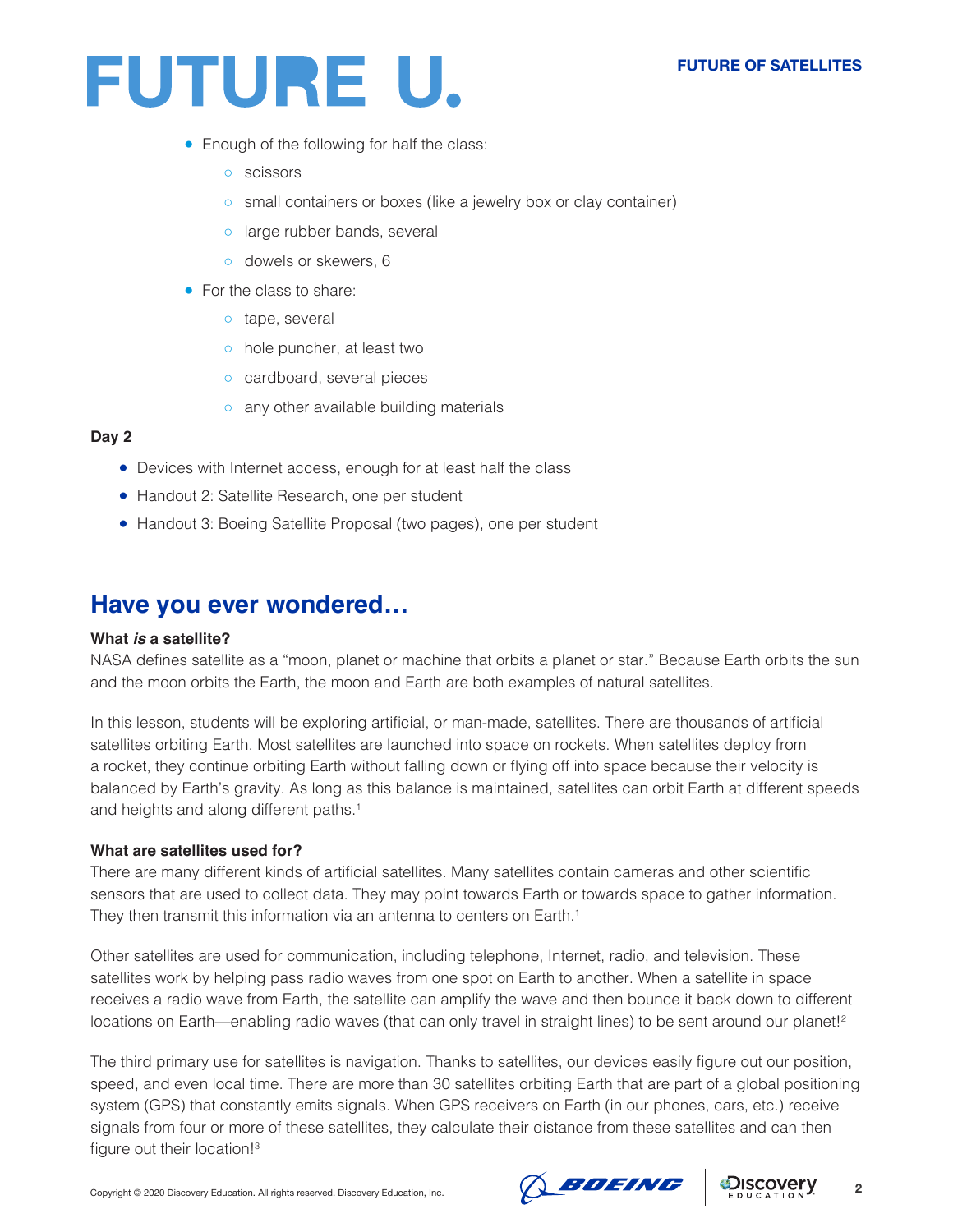## **Make Connections**

### **How does this connect to students?**

Without satellites, students' lives would be very different from what they are today!

As Brad Grady, an analyst for Northern Sky Research (NSR), told Space.com, ""As a global society, I think we are only starting to appreciate and understand the importance of space-based infrastructure to our daily lives. From Earth observation images tracking wildfires in California … to broadcasting TV signals across a country or continent, there are literally millions of services running over thousands of satellites at any given time."4

Without satellites, students would be unable to use most of the technology they count on today: from weather forecasts to video calls, texting, navigation apps, and more. As students learn more and more about the world around them, it's important for them to be aware of the important role satellites play and to consider the effect that satellites could have on their lives in the future.

#### **How does this connect to careers?**

#### **Satellite system engineer:**

Satellite system engineers are responsible for maintaining and troubleshooting all technology related to satellites. They may also work with other engineers and technicians to design new satellite programs or improve existing ones.

**Imagery analyst:** Imagery analysts, also called mapping scientists or remote sensing technologists, gather imagery collected from satellites and on the ground. They then use analysis software to study the images so they can share their findings with key decision makers.

**Satellite technician: Satellite** technicians install, maintain, and repair satellite products on the ground, such as satellite dishes that help deliver television and/ or Internet signals. They may be responsible for everything from troubleshooting and customer service to hardware and electrical system support.

#### **How does this connect to our world?**

Satellites literally connect our world! Through telephone systems and wireless networks, they help link communication across the globe.

They enable developed and developing countries to share and access medical information, gather weather data, predict and monitor storms, communicate during natural disasters, and more.

In addition, because of the data that satellites can supply on Earth's land, oceans, and atmosphere, scientists are able to better understand the state of climate change and its effects on our world. From tracking the ozone layer to coral bleaching, satellites enable scientists to keep an eye on Earth in an unprecedented way—and scientists hope that satellites will play a key role in helping us navigate the climate crisis.<sup>5</sup>

#### **Sources**

- 1 "What is a satellite?" NASA. nasa.gov/audience/forstudents/5-8/features/nasa-knows/what-is-a-satellite-58.html.
- 2 "Satellites." Explain that Stuff! explainthatstuff.com/satellites.html#comms.
- 3 "How Does GPS Work?" NASA Science Space Place. spaceplace.nasa.gov/gps/en/.
- 4 "63 years after Sputnik, satellites are now woven into the fabric of daily life". Howell, Elizabeth. Space.com. space.com/satellitetechnology-daily-life-world-space-week-2020.
- 5 "How Satellites saved the world." NBC News. nbcnews.com/id/23213424/ns/technology\_and\_science-space/t/how-satellites-saved-world/



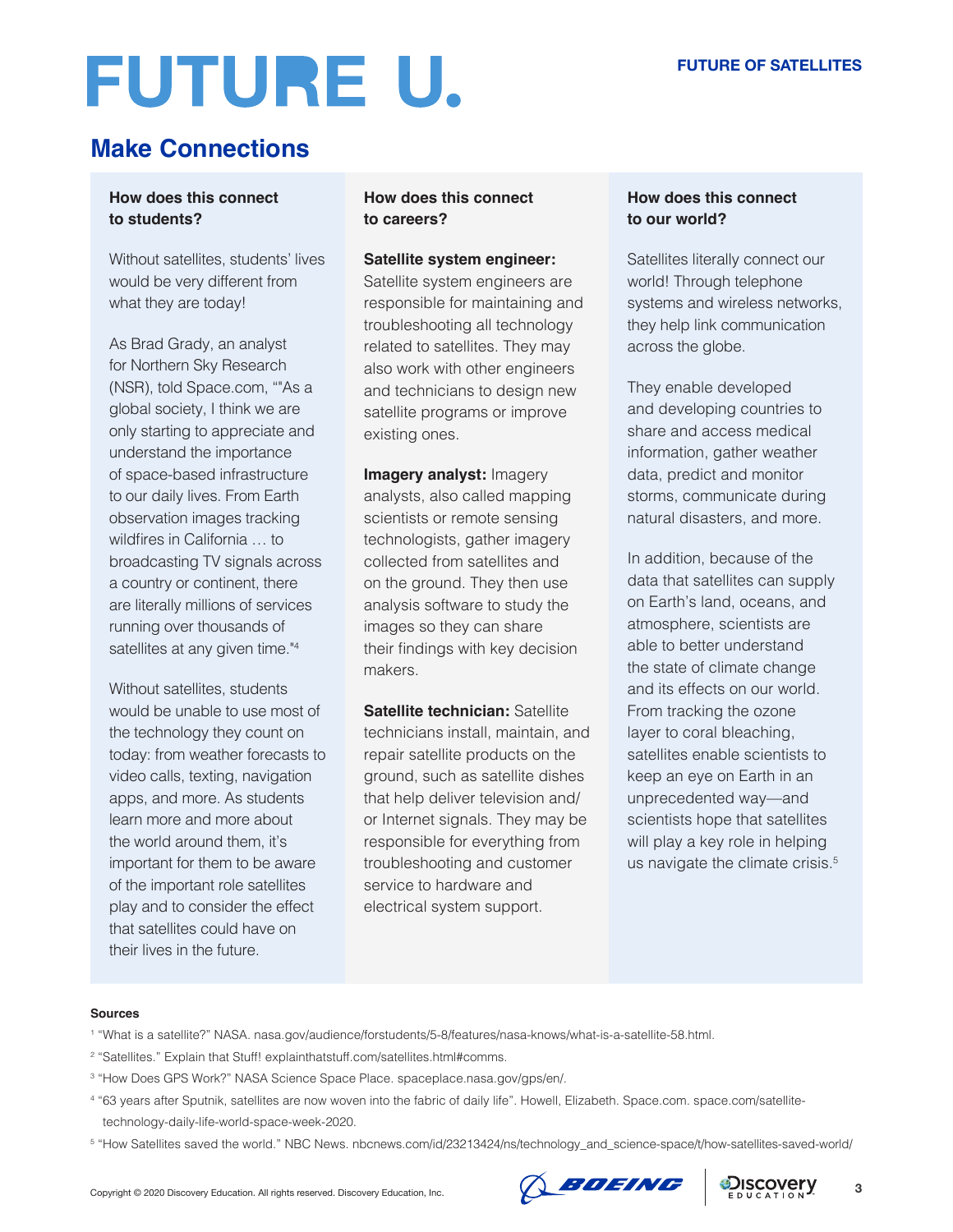## **Blueprint for Discovery**

### **DAY 1**

- **1.** Begin class by displaying or sharing *Image* 1 and *Image* 2, one at a time. As students observe each one, ask:
	- What do you think this image is portraying?
	- How do you think this image was taken?
- **2.** Once students have shared their thoughts, explain that both of these photographs were taken by satellites.

Share NASA's satellite definition: "A satellite is a moon, planet or machine that orbits a planet or star. Earth is a satellite because it orbits the sun. Likewise, the moon is a satellite because it orbits Earth. Usually, the word 'satellite' refers to a machine that is launched into space and moves around Earth or another body in space."

Explain that artificial satellites, or man-made machines, took these photographs.

**3.** Click back to Image 1 and explain that this satellite image shows severe winter weather covering the eastern United States. From this image, meteorologists can learn the extent of the storm and its projected impact.

Then click back to Image 2. Explain that this image was compiled from many different satellite images and it shows nighttime light around the world. Ask students: What may we learn from an image like this?

After hearing students' thoughts, explain that researchers are using night light images like these to study world poverty. Areas with low or no levels of night light are likely to be more poverty stricken. This type of imagery has a variety of benefits, such as helping aid organizations and governments better understand where help and better policy is needed.

**4.** Explain that these are just two of the many ways that satellites can be used.

Tell the class that over the next couple class sessions they will imagine they have joined Boeing's satellite systems engineering team. As members of the team, they must demonstrate that they understand what satellites are, how they function, and what they do—and select a focus area for their satellite work moving forward.

- **5.** Divide students into pairs and distribute one copy of the "What Are Satellites Used For?" article to each student. Instruct pairs to read the article together and write a sentence summarizing each use next to the paragraph describing it. Once students have finished, ask them to share one use that they surprised to learn about.
- **6.** Go on to explain that Boeing plays an important role in developing satellites that are used for many of these tasks.

Access [boeing.com/space/boeing-satellite-family/#/gallery](http://boeing.com/space/boeing-satellite-family/#/gallery) and project and scroll through some of the satellite images.

As you do, summarize the services Boeing satellites perform: helping deliver digital communications, mobile communications, Internet connectivity, telephone calls, television programming, video conferencing, and direct-to-home entertainment around the world. They also help with military and civil communications, intelligence, and national defense.



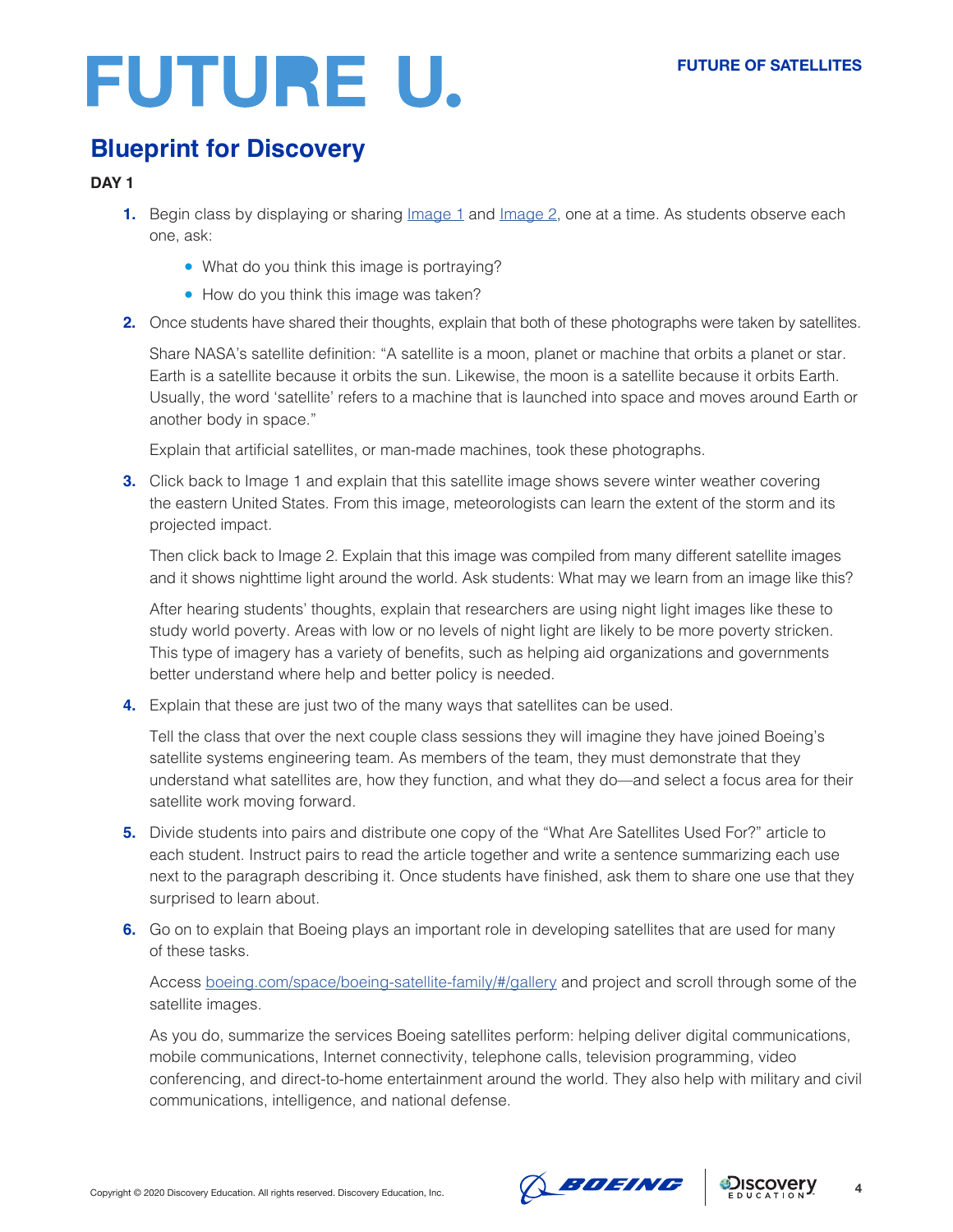**7.** Explain that before students learn exactly how satellites work, they are going to participate in a handson satellite engineering challenge.

Show the *Designing Self-Deploying Satellites* [video](https://www.youtube.com/watch?v=kKhaPjCWOMI) and instruct students to listen for keywords that describe their challenge.

- **8.** Then distribute one *Handout 1: Build a Satellite* to each student. Do the following to prepare the class for the activity:
	- Review the handout's steps together.
	- Explain that students will work with their partner to complete this challenge.
	- Show the students where they can find the materials for this activity.
	- Answer questions as needed.
	- Deduct 10 minutes from the end of the class period and explain that pairs will have this much time to complete their model.

Then encourage the class to begin.

- **9.** When there are 15 minutes left in the session, give students a five-minute warning.
- **10.** When there are 10 minutes left in the session, bring the class back together and ask for student volunteers to show their satellite deployments in action, regardless of whether or not they actually work.

As students share, encourage the class to look for similarities and differences among the designs, especially among those that successfully deploy and those that don't.

- **11.** Conclude the session with a full-class discussion around the following questions:
	- What similarities do many of the successful designs share?
	- These satellites were required to have solar panels and one antenna. What else do you think satellites are likely to have?
		- Ideas include the following:
			- A propulsion system that helps the satellite move
			- Data collection devices (cameras, sensors, telescopes)
			- Communication equipment
	- Predict: Once satellites are deployed, what happens? How do you think they stay in space?
- **12.** Wrap up by explaining that students will learn whether their predictions are correct next class session; ask them to store their work in a safe place until this time.

#### **DAY 2**

- **1.** Begin class by instructing students to take out their annotated article and Handout 1 from the first session. Then tell students that today is a big day: Their work today will determine their future at Boeing!
- **2.** Explain that students will begin by performing research to learn more about satellites so they are fully ready to join Boeing's satellite systems engineering team.

Pass out one Handout 2: Satellite Research to each student and explain that students may complete this research individually or with a partner. (This may be partially determined by how many devices are available.) Read the handout's overview and then give the students about 20 minutes to complete their research.



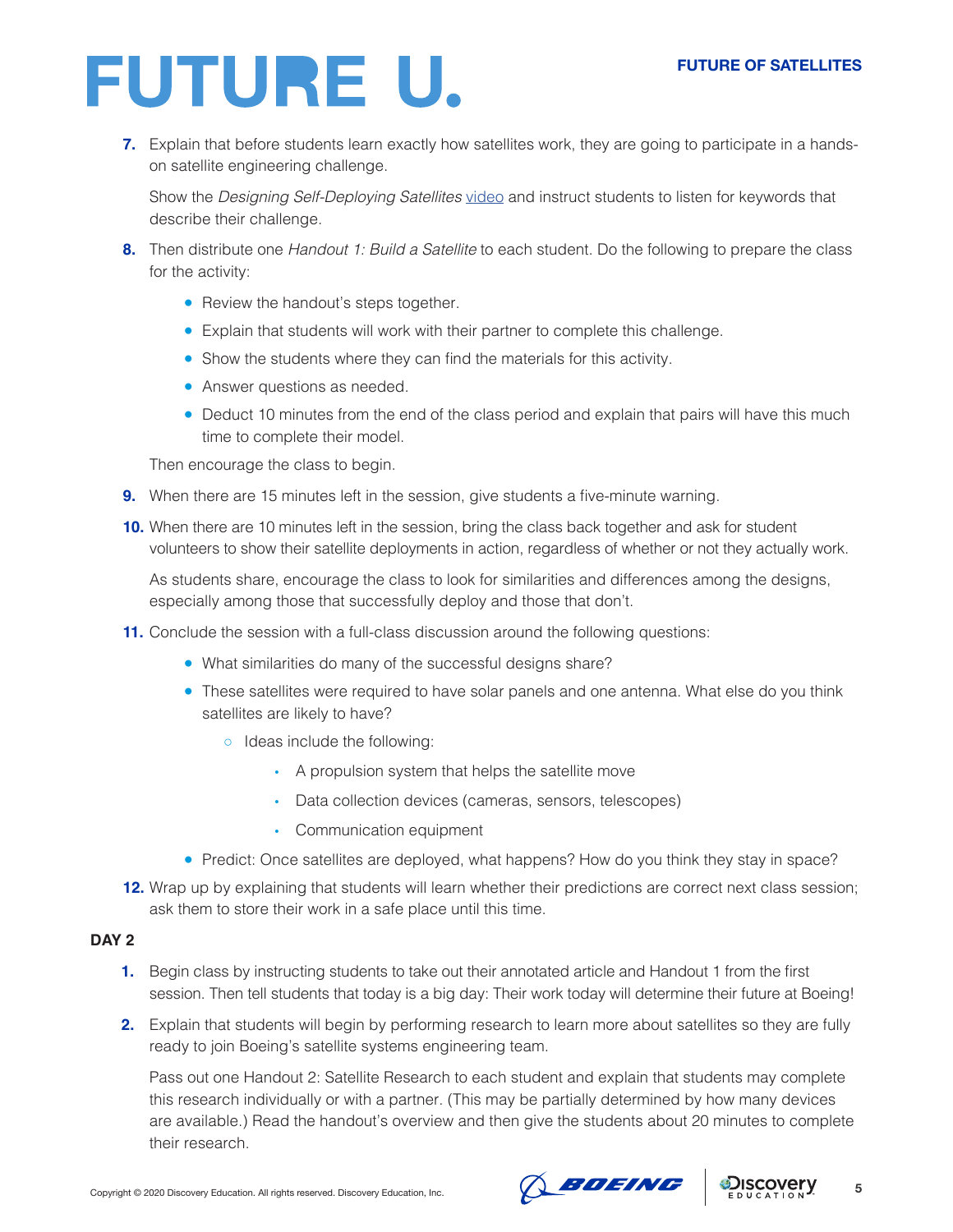- **3.** Once this time has passed or the class's research is complete, review any outstanding questions the students have and guide students in answering each other's questions.
- **4.** Then explain that—now that students have built a satellite model *and* have an understanding of how satellites work—it's almost time for them to begin their career at Boeing. But before they do, Boeing would like each student to pick an innovative satellite area on which to focus. As new employees, they will spend time exploring this focus area over the next year.
- **5.** Pass out one *Handout 3: Boeing Satellite Proposal* (two pages) to each student and read the "Your Task" section aloud. Reiterate that students will apply what they have learned about satellites as they select a career focus area that will benefit the world at large.

Answer student questions and then give the students another 25 minutes to complete their proposals.

- **6.** When there are about 10 minutes left in class, invite students to share a quick overview of their proposals and make summary notes on the board to capture the students' ideas. Conclude the sharing by bringing students' attention to the notes you recorded and review the diverse ways that satellites can be used to help our world.
- **7.** Then bring the class to a close, thank the students for their hard work, and reassure them that you envision all of their ideas will be approved by Boeing.

Remind students that there are many careers in aerospace that seek to solve all kinds of problems and encourage the class to keep exploring this field as they continue through school.



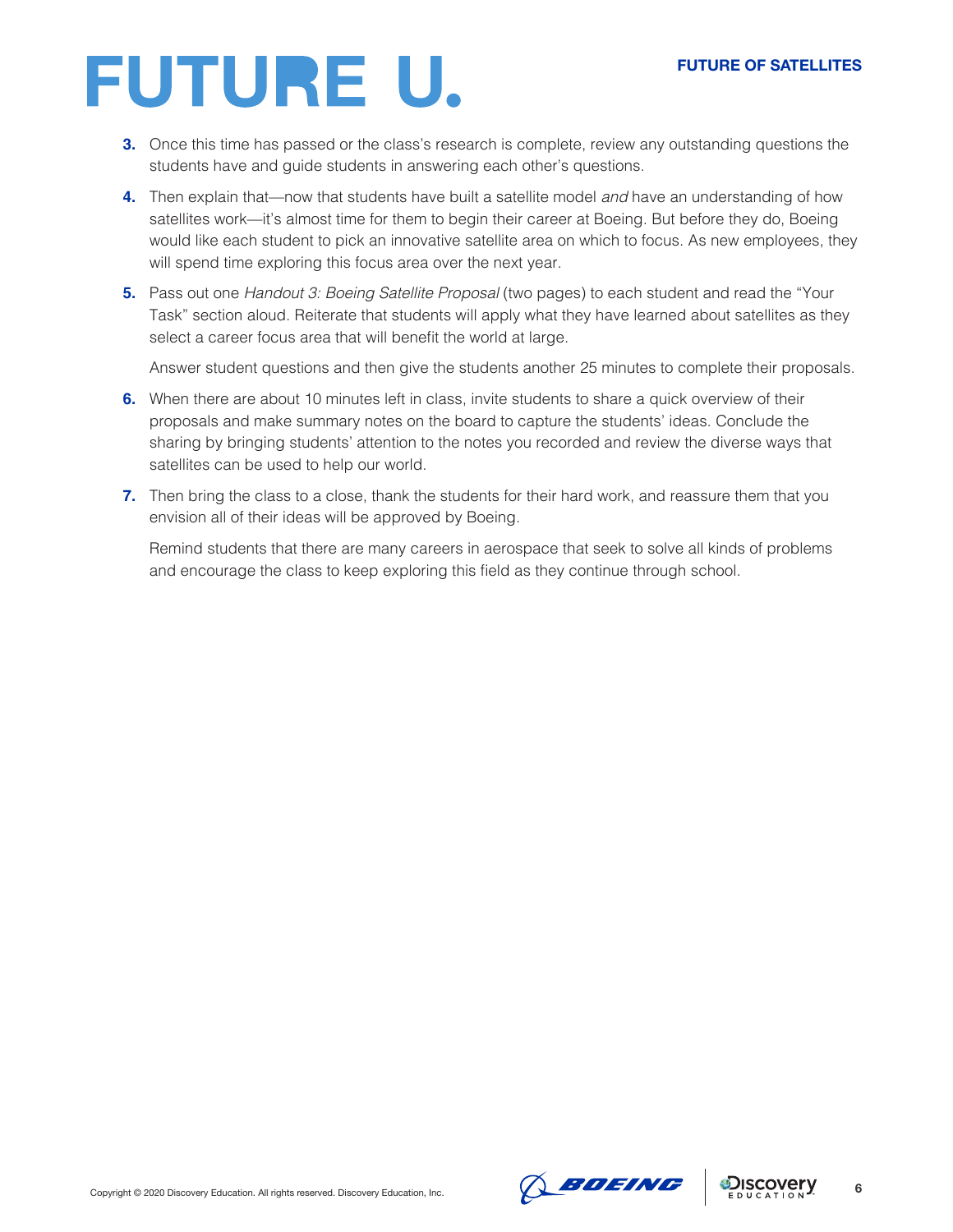## **Create a Satellite**

**Directions:** Follow the steps below to create your own satellite model.

**Step 1:** Read the background section below. As you do, highlight or underline what your satellite design must include.

At Boeing, engineers design, build, and send satellites to space. Satellites come in many different shapes and sizes but they usually have two parts in common: a power source and an antenna. The antenna is used to send and receive information to and from Earth. The power source powers the satellite—and is usually in the form of a battery or solar panels. Solar panels turn sunlight into electricity.

Engineers have to think not only about how to build these parts of the satellite, but also about how the parts will be packaged so they can be sent into space safely. They have to think about the rules of different stages of the journey and make sure their designs can work at every stage. These rules are known as dynamic constraints. For example, the whole satellite needs to be small enough to fit into the nose of the rocket, but it also needs to be able to fully open to capture a lot of sunlight once it's deployed. Once these satellites are in space and fully deployed (or opened up), their solar panels are usually much larger than the satellite body! Engineers often test their designs under each of these constraints to make sure their designs work at different stages.

In this design challenge, you are going to build the body of a satellite with an antenna and solar panels. You want to think about how you are going to package, or fold up, the solar panels and antennae so they can fit inside a rocket. You are also going to design a release mechanism such as a latch—so that once your satellite is in space, it can easily open the solar panels and antennae.

**Step 2:** For a design idea to kickstart your thinking, watch: [youtu.be/tnPSmU4q4QA](http://youtu.be/tnPSmU4q4QA).

**Step 3:** Look at the materials you have available and brainstorm design ideas with your partner. Remember, your satellite must include an antenna and multiple solar panels. It also must fold up and open back up again easily! Use the space below to sketch your ideas.

**Step 4:** Select your most promising design and build it! When it is complete, fold it into a compact position (ready to go into a rocket) and toss it into the air. The solar panels and antenna should all deploy at the same time!

Continue to optimize, or improve, your design until time is called.

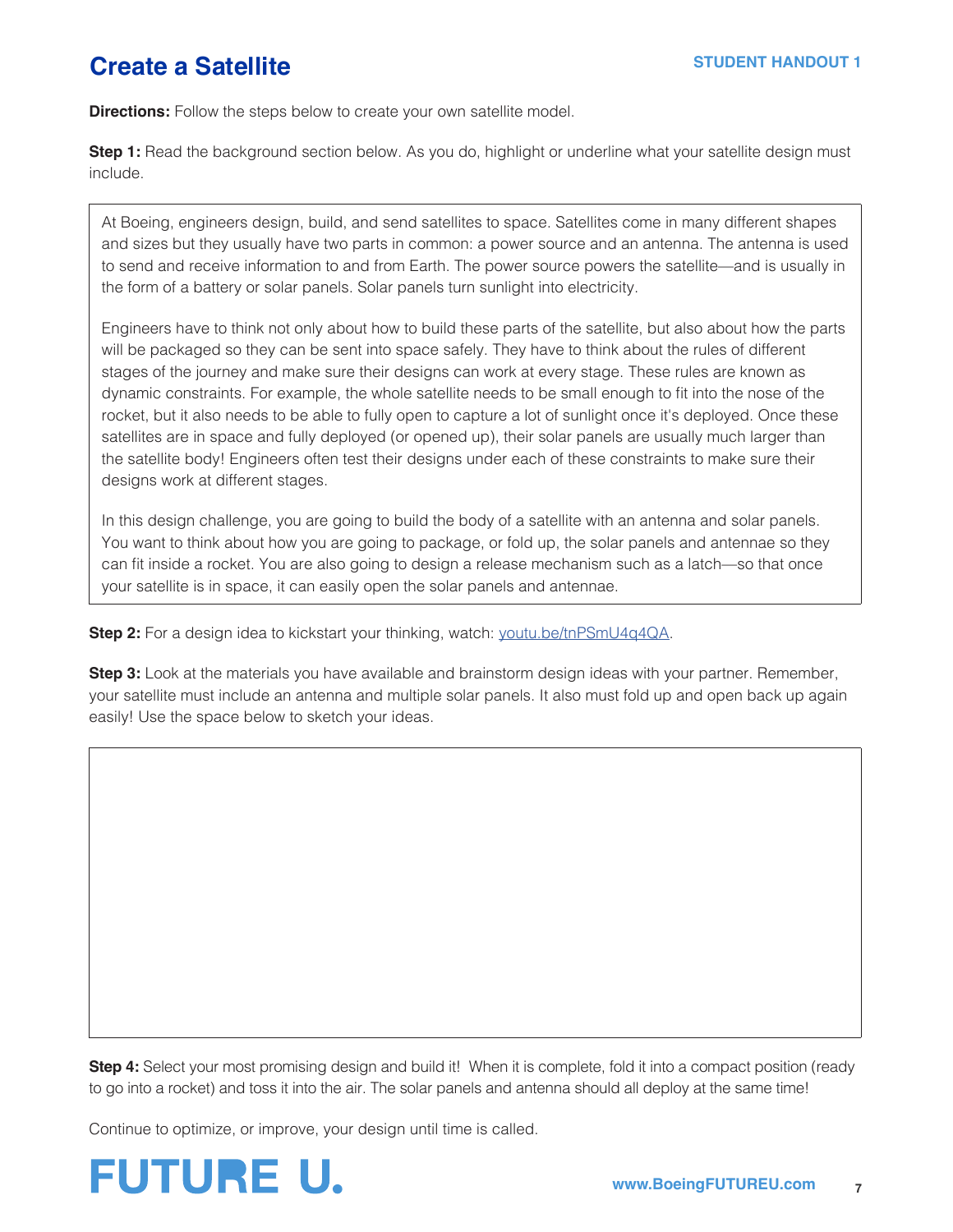## **Satellite Research STUDENT HANDOUT 2**

**Overview:** Because you are a new member of the satellite team, Boeing needs you to prove that you understand how satellites function *before* you begin working. To demonstrate this:

Visit the following websites to learn more about satellites:

- Website #1: [tinyurl.com/goeb5ej](http://tinyurl.com/goeb5ej)
- Website #2: [spaceplace.nasa.gov/launching-into-space/en](http://spaceplace.nasa.gov/launching-into-space/en)
- Website #3: [tinyurl.com/jqnmttf](http://tinyurl.com/jqnmttf)

Then answer the questions below.



What is a satellite? (Tip: Check out Website #1)

Why are satellites important? (Tip: Check out Website #1, but also include your own background knowledge!)

When a rocket releases a satellite, why does the satellite continue to orbit around Earth? What forces help this happen? (Tip: Check out Website #2)

Do satellites traveling closer to Earth need to fly faster or slower than satellites traveling farther from Earth? Why? (Tip: Check out Website #2)

What is the difference between geostationary satellites and polar satellites? (Tip: Check out Website #1)

How do satellites communicate with, and share their data with, Earth? (Tip: Check out Website #3)

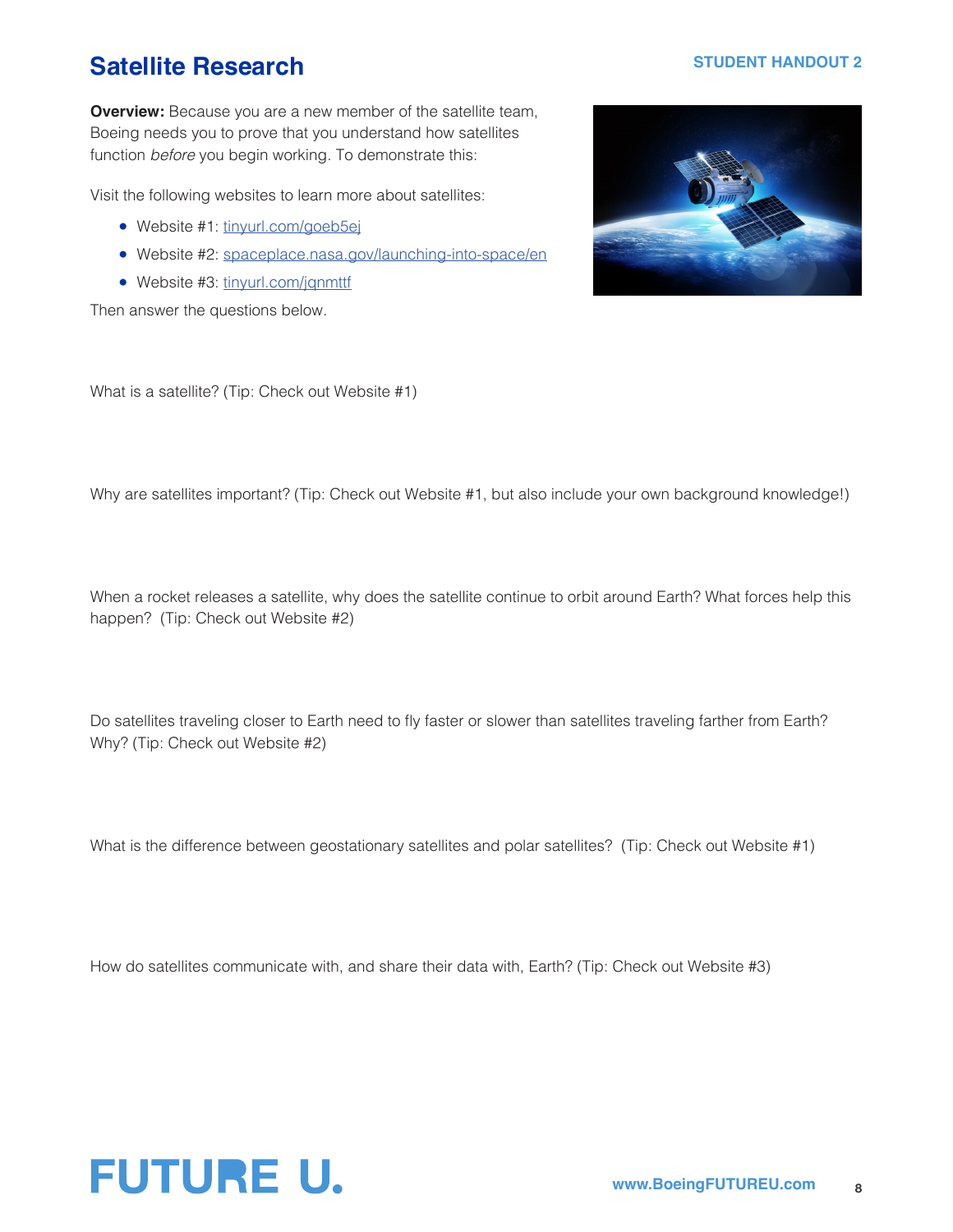## **Boeing Satellite Proposal STUDENT HANDOUT 3**

Your Task: Now that you've proven your satellite knowledge, it's time to pick a focus area for your upcoming work at Boeing. The sky's the limit, but your focus area must seek to help the environment and/or humanity.

Thoughtfully answer the questions below as you select and justify your focus area. Use the research you have completed to help make your decision!

#### **1. What global problem or need would you like to focus on?**

You may select a global problem or need that you know satellites already help or you may select a problem or need that you believe satellites have the potential to help!

**2. Most satellites are designed for data collection/imagery, communication, or navigation. Which kind of satellite would help your problem or need? What would the satellite do or what data would it collect?**

**3. Where would the satellite collect data from** *or* **who would it communicate to?**